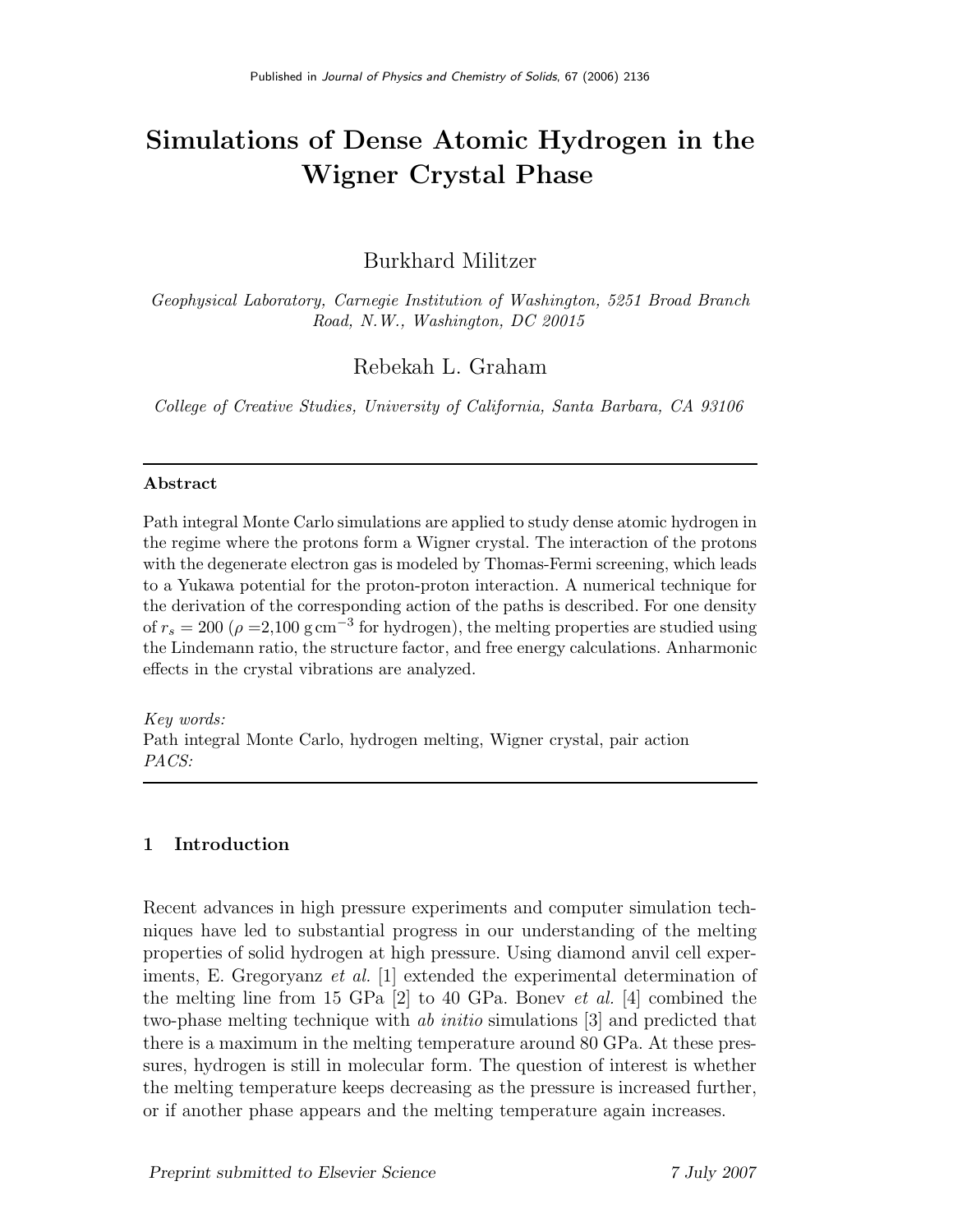From theoretical arguments, we know that atomic hydrogen eventually transforms into a Wigner crystal where the protons form a body centered cubic (b.c.c.) lattice. The focus of this work is to characterize the Wigner crystal regime more accurately and to determine the quantum effects on its melting line. We begin our study with the regime where Jones and Ceperley [5] predicted a maximum on the melting curve of the Wigner crystal, and further focus on one density of  $r_s = 200$ . The corresponding pressure in hydrogen reaches many peta pascals, which is eight orders of magnitude higher than the giga pascal pressures common in the molecular phase.

In this article, we study the Wigner crystal of protons using path integral Monte Carlo (PIMC). This technique allows us to characterize the quantum effects of the protons. The anharmonic effects in the lattice vibrations are also included accurately. At much higher temperature and lower density, one can describe the electrons from first principles [6]. For this work, we instead approximate the electron-proton interaction using Thomas-Fermi theory. This leads to an effective Yukawa potential for the proton-proton interaction,

$$
V_Y(r) = \frac{e^2}{r} e^{-r/D_s} \,,\tag{1}
$$

where the screening length  $D_s$  is given by [7],

$$
D_s = \left(\frac{\pi}{12}\right)^{1/3} \left(\frac{r_s}{a_0}\right)^{1/2} a_0 ,\qquad (2)
$$

and  $r_s$  is the Wigner-Seitz radius,  $\frac{4}{3}\pi r_s^3 = V/N$ . Throughout this work, we will use units of *nuclear* Bohr radii,  $a_0 = 4\pi\epsilon_0\hbar^2/m_p e^2 = 2.9 \times 10^{-14}$  m, and nuclear Hartrees, Ha =  $e^2/(4\pi\epsilon_0 a_0) = 8.0 \times 10^{-15}$  J =  $5.8 \times 10^8$  K  $k_b$ , which are a factor by  $m_p/m_e = 1836$  less, or greater respectively, than the usual atomic units.

Jones and Ceperley [5] used PIMC to study quantum melting in Coulomb systems where the electrons were assumed to form a rigid background. We extend their work by introducing the Yukawa potential, in order to understand how the electronic screening affects the stability of the Wigner crystal. Ceperley and coworkers have used this potential to study the ground state of interacting fermions [8] and bosons [9] as an model system representing neutron matter. For those applications the screening length is much shorter and the Ewald break-up of the potential discussed in the following section can be avoided. Mon et al. [10] also used effective pair potentials derived from linear response theory to study the solid and liquid groundstate energies of dense hydrogen. There it was argued that the proton pair potential can be approximated well by a Yukawa potential for densities higher than  $r_s \leq 2500$ .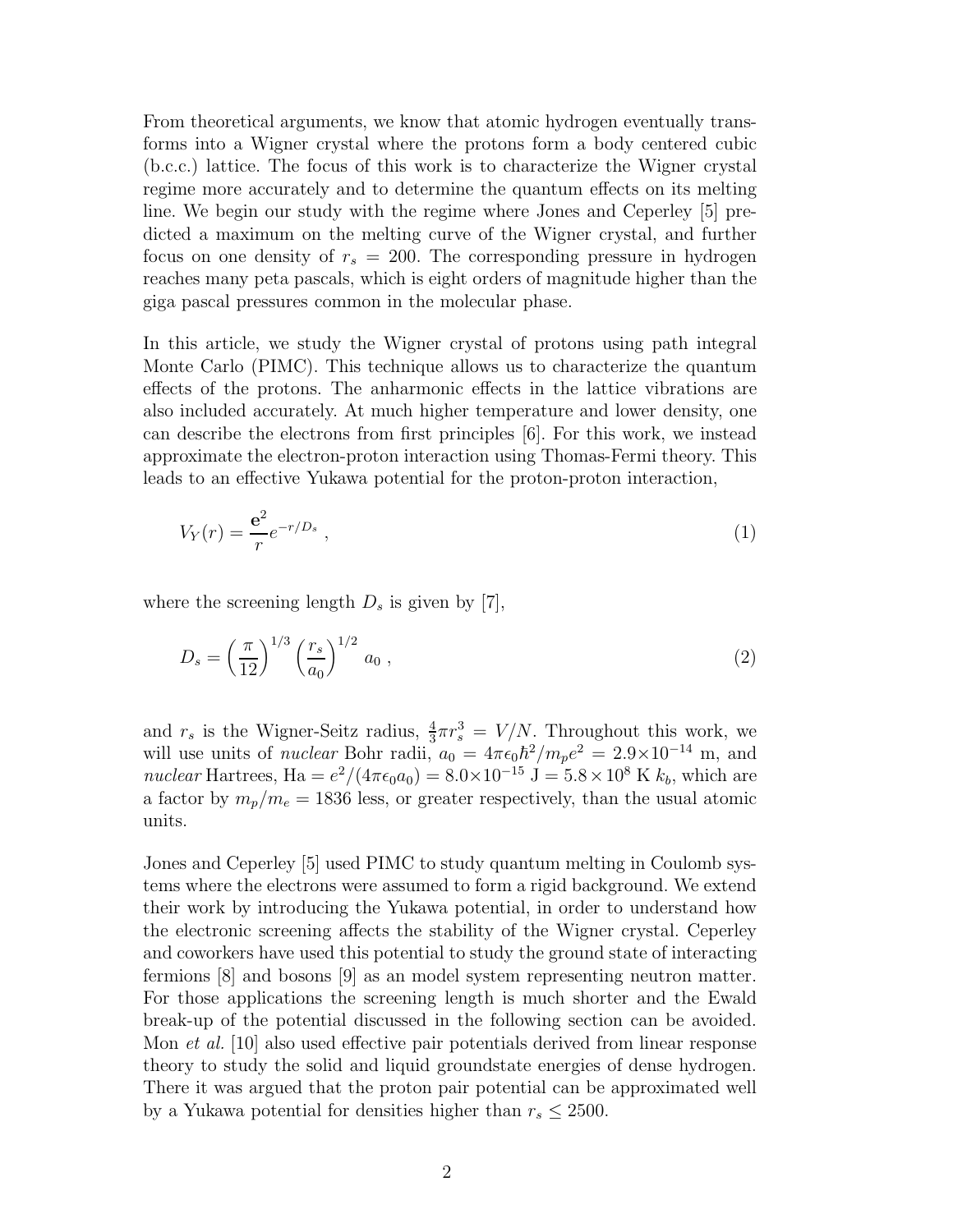#### 2 Path integral Monte Carlo

The thermodynamic properties of a many-body quantum system at finite temperature can be computed by averaging over the density matrix,  $\hat{\rho} = e^{-\beta \hat{H}}, \beta =$  $1/k<sub>b</sub>T$ . The path integral formalism [11] is based on the identity,

$$
\hat{\rho} \equiv e^{-\beta \hat{H}} = \left[ e^{-\frac{\beta}{M} \hat{H}} \right]^M , \tag{3}
$$

where  $M$  is a positive integer. Insertion of complete sets of states between the M factors leads to the usual imaginary time path integral formulation, written here in real space,

$$
\rho(\mathbf{R}, \mathbf{R}'; \beta) = \int \ldots \int d\mathbf{R}_1 \ldots d\mathbf{R}_{M-1} \rho(\mathbf{R}, \mathbf{R}_1; \tau) \ldots \rho(\mathbf{R}_{M-1}, \mathbf{R}'; \tau) , \quad (4)
$$

where  $\tau = \beta/M$  is the time step, and **R** is a collective coordinate including all particles,  $\mathbf{R} = {\mathbf{r}_1, \dots, \mathbf{r}_N}$ . Each of the *M* steps in the path now has a high temperature density matrix  $\rho(\mathbf{R}_k, \mathbf{R}_{k+1}; \tau)$  associated with it. The integrals are evaluated by Monte Carlo methods. For the densities under consideration, we can neglect exchange effects of the protons and represent them by distinguishable particles. Given these constraints, PIMC is an exact technique and free of uncontrolled approximations (assuming the Yukawa potential is valid). This technique includes the correct phonon excitations in the presence of anharmonic effects, which we will discuss later.

#### 2.1 Action for an Isolated Pair of Particles

The action plays a central role in PIMC, since it determines the weights of paths. We will describe a novel approach for its derivation, which we found to be more accurate for Yukawa systems than previous techniques. First we discuss the action for an isolated pair of particles, and then we introduce periodic boundary conditions commonly used in many-body simulations.

Typically, one approximates the high-temperature many-body density matrix,  $\rho(\mathbf{R}, \mathbf{R}'; \tau)$ , as a product of exact pair density matrices which can be motivated using the Feynman-Kac (FK) formula,

$$
\frac{\rho(\mathbf{R}, \mathbf{R}'; \tau)}{\rho_0(\mathbf{R}, \mathbf{R}'; \tau)} = \left\langle e^{-\int_0^{\tau} dt \sum_{i < j} V_Y(\mathbf{r}_{ij})} \right\rangle_{\mathbf{R} \to \mathbf{R}'} = \left\langle \prod_{i < j} e^{-\int_0^{\tau} dt V_Y(\mathbf{r}_{ij})} \right\rangle_{\mathbf{R} \to \mathbf{R}'}
$$
\n
$$
\approx \prod_{i < j} \left\langle e^{-\int_0^{\tau} dt V_Y(\mathbf{r}_{ij})} \right\rangle_{\mathbf{r}_{ij} \to \mathbf{r}'_{ij}} \equiv e^{-\sum_{i < j} U_Y(\mathbf{r}_{ij}, \mathbf{r}'_{ij}; \tau)}, \tag{6}
$$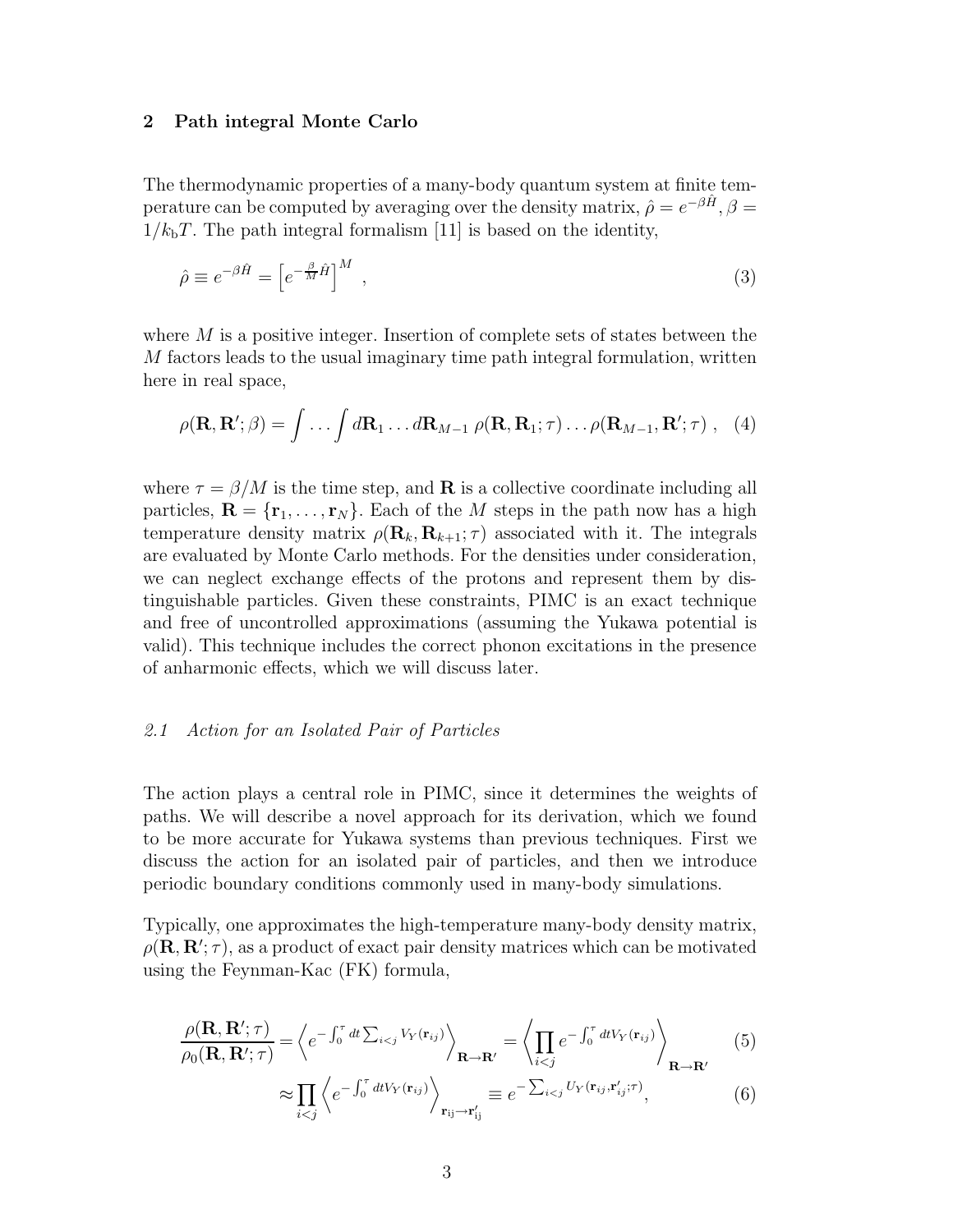where  $\rho_0(\mathbf{R}, \mathbf{R}'; \tau)$  is the free particle density matrix.  $U_Y(\mathbf{r}_{ij}, \mathbf{r}'_{ij}; \tau)$  is the pair action corresponding to all paths separated by  $\mathbf{r}_{ij}$  at imaginary time  $t = 0$  and by  $\mathbf{r}'_{ij}$  at  $t = \tau$ . An approximation is introduced when one makes the assumption that the different pair interactions can be averaged by independent Brownian random walks, denoted by brackets  $\langle \ldots \rangle$ . The pair action approximation is exact for the two particle problem. However, higher-order correlations are left out, which must be recovered in the many-body PIMC simulations using a sufficiently small time step  $\tau$ .

The pair action,  $U_Y$ , can be computed by three different methods. 1) For certain potentials where the eigenstates are known in analytical form, e.g. for the Coulomb potential, the action can be derived from the sum of eigenstates [12]. However to our knowledge, for the Yukawa potential they are not known analytically. 2) In the matrix squaring technique [13], one represents the density matrix on a grid and successively lowers the temperature by performing a onestep path integration. This method can be applied to arbitrary potentials. 3) For the Yukawa potential, we found it advantageous to use the FK formula to derive the pair action. Computationally, it is a bit more expansive than matrix squaring but it does not introduce grid errors that we found difficult to control in case of the Yukawa potential. The FK approach is also applicable to arbitrary potentials unless they exhibit an attractive singularity, which is discussed further in [14].

In the FK approach, one derives the action  $U_Y(\mathbf{r}, \mathbf{r}'; \beta)$  stochastically by generating an ensemble of random paths according to the free particle action  $U_0(\mathbf{r}, \mathbf{r}'; \beta)$  that begin at **r** and terminate at **r'**,

$$
e^{-(U_Y - U_0)} = \left\langle e^{-\tau/2 \sum_{i=1}^M [V_Y(\mathbf{r}_{i-1}) + V_Y(\mathbf{r}_i)]} \right\rangle_{U_0(\mathbf{r}, \mathbf{r}'; \beta)}.
$$
 (7)

The free-particle paths can be generated by a bisection algorithm [15]. We found that  $M = \beta/\tau = 32$  time steps was sufficient for the Yukawa potential.

To determine the kinetic energy in simulations, one also needs the derivative of the action with respect to  $\beta$  [15], which can be evaluated from the same set of paths like Eq. 7,

$$
\frac{\partial}{\partial \beta}(U_Y - U_0) = \left\langle e^{-\sum_i \tau V_Y(\mathbf{r}_i)} \frac{1}{M} \sum_{i=1}^M \left[ V_Y(\mathbf{r}_i) + \frac{1}{2} (\mathbf{r}_i - \mathbf{r}_i^{\text{Cl}}) \cdot \nabla V_Y(\mathbf{r}_i) \right] \right\rangle_{U_0(\mathbf{r}, \mathbf{r}'; \beta)},
$$

where  $\mathbf{r}_i^{\text{Cl}}$  represents the classical path between the two end points.

The FK formula yields the action for only one specific pair of **r** to **r'**. For the diagonal action,  $\mathbf{r} = \mathbf{r}'$ , we map out a whole grid of points beginning from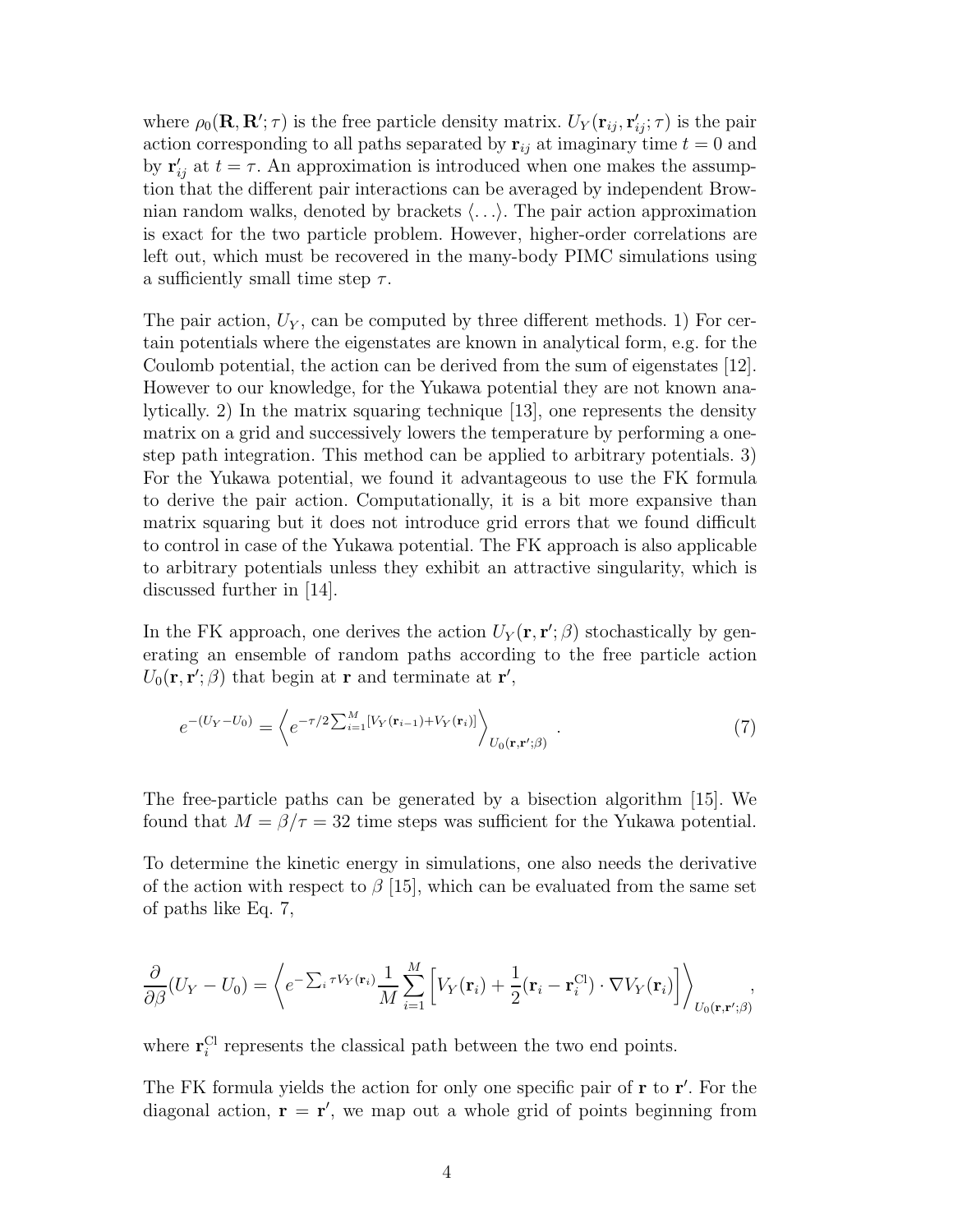a small value near the origin to large values (several times the thermal de Broglie wavelength given by  $\sqrt{2\pi\hbar^2\beta/m}$ . Typically, we use a logarithmic grid with about 500 points. For large  $r$ , the action approaches the classical limit given by the primitive approximation,

$$
U_Y(\mathbf{r}, \mathbf{r}'; \beta) \approx \frac{\beta}{2} \left[ V_Y(\mathbf{r}) + V_Y(\mathbf{r}') \right] , \qquad (8)
$$

which is shown in Fig. 1.



Fig. 1. The pair action  $U_Y(r, r' = r; \tau)$ , scaled by  $1/\tau$ , is compared with the corresponding Yukawa potential as a function path separation, r. The Yukawa screening length of  $D_s = 387$  represents the electronic screening of the proton interaction in hydrogen at a density of  $r_s = 200$ . The action converges to the primitive approximation, Eq. 8, for large r and small  $\tau$ . At small r, quantum fluctuations remove the singularity present in the Yukawa potential and lead to a linear dependence on  $r$ , which is known as the cusp condition.

Statistical uncertainties in the resulting action are intrinsic to the FK approach. We found that 10<sup>6</sup> paths yield sufficiently small error bars. However, any noise in tabulated action values is impractical for the subsequent interpolation in PIMC simulations. To eliminate this problem, we use the same random paths for all grid points in the table. This does not remove the uncertainty but prevents noise in the tables.

Including off-diagonal density matrix elements in PIMC simulations allows one to use larger time steps, which makes the simulation more efficient. However, the off-diagonal terms are more difficult to obtain with the FK approach, which is one of the limitations of the approach. Here, we only consider the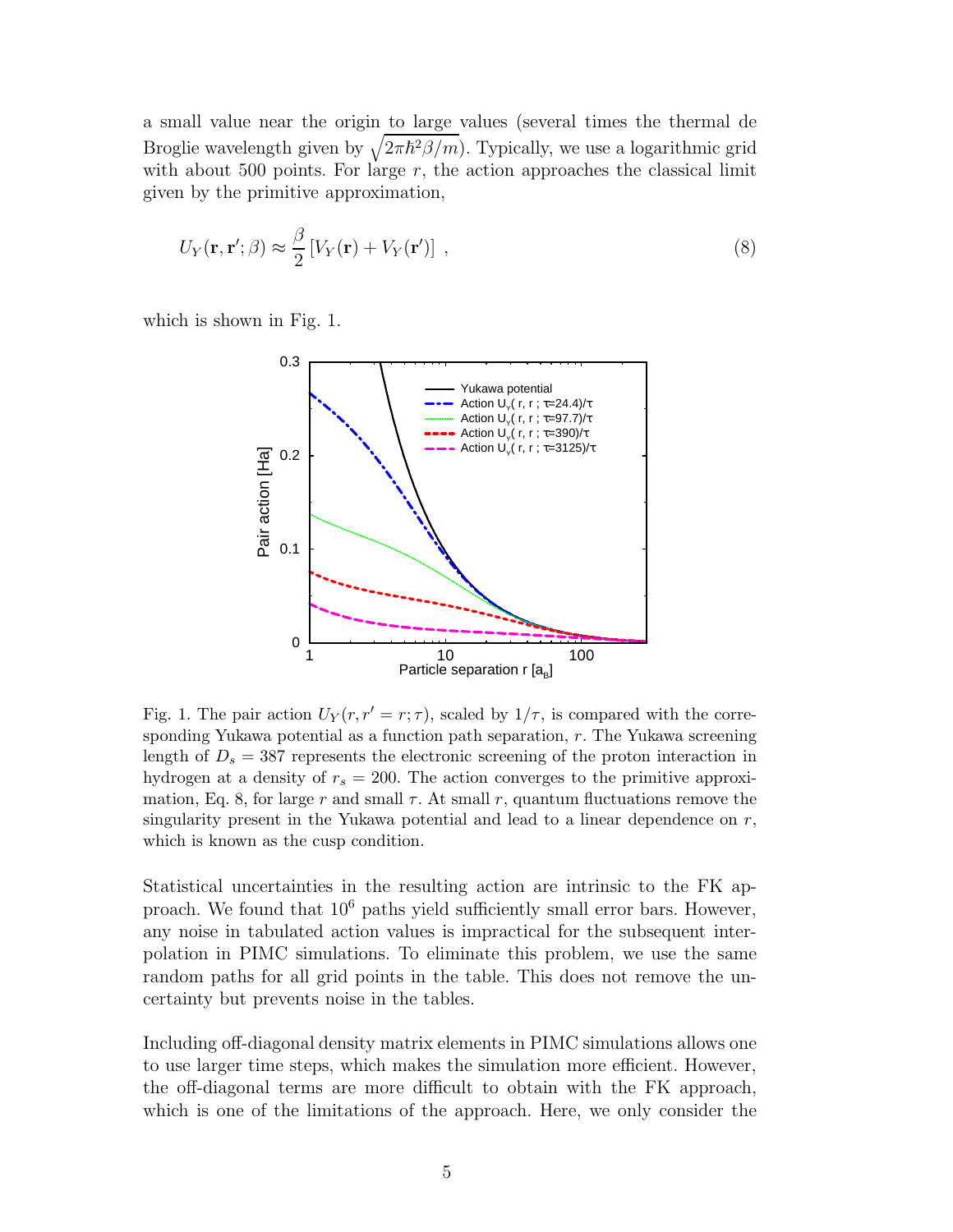leading term in an expansion of the action [15],

$$
U_Y(\mathbf{r}, \mathbf{r}'; \beta) \approx U_Y(q, q; \beta) + s^2 \xi(q; \beta) + \dots,
$$
\n(9)

where  $q=\frac{1}{2}$  $\frac{1}{2}(|\mathbf{r}| + |\mathbf{r}'|)$ , and  $s = |\mathbf{r} - \mathbf{r}'|$ . It turns out that it is more efficient to derive  $\xi$  from finite differences in s rather than evaluating an analytical expression. Having completed our derivation for the action of an isolated pair of particles, we now consider a system with periodic boundary conditions.

#### 2.2 Pair Action in Periodic Boundary Conditions

For the density under consideration,  $r_s = 200$ , and the corresponding screening length for hydrogen  $(D_s = 387.667)$ , classical simulations [16] at finite temperature and groundstate quantum calculations [8] predict that b.c.c. is the groundstate crystal structure. In our PIMC simulations, we use  $N = 2 * 5^3 =$ 250 particles, which are initially placed on the sites of the b.c.c. lattice. Since the screening length is comparable in magnitude to the length of the simulation cell,  $L = 1218.59$ , long-range effects from periodic image particles are far from negligible, and significant care must be taken to derive results in the thermodynamic limit. In this section we describe how long range interactions can be treated efficiently in PIMC simulations with periodic boundary conditions.

The consideration of periodic image charges removes the most severe finite size dependence. We expect the residual finite size error to be fairly small since we used more particles than in previous Coulomb simulations [17], and the screening is expected to reduce finite size effects. Based on the finite size scaling by Jones and Ceperley [17], we estimate the uncertainty of our melting temperature to be of the order of 2% or less. However, a careful finite size extrapolation for the Yukawa system remains to be performed but is beyond the scope of this initial investigation.

The total potential energy for a system of N particles interacting via the Yukawa potential  $V_Y(r)$  is given by [18],

$$
V = \sum_{i>j} \sum_{\mathbf{L}} V_Y(\mathbf{r}_{ij} + \mathbf{L}) + \frac{1}{2} \sum_{i} \sum_{\mathbf{L} \neq 0} V_Y(\mathbf{L}), \qquad (10)
$$

where  $\mathbf{r}_{ij} = \mathbf{r}_i - \mathbf{r}_j$ , and **L** is a lattice vector. Instead of representing longrange terms,  $V_P(\mathbf{r}) = \sum_{\mathbf{L}} V_Y(\mathbf{r}+\mathbf{L})$ , on a 3D table [16], we adopt the optimized Ewald technique [19] by Natoli and Ceperley [20] and express the potential as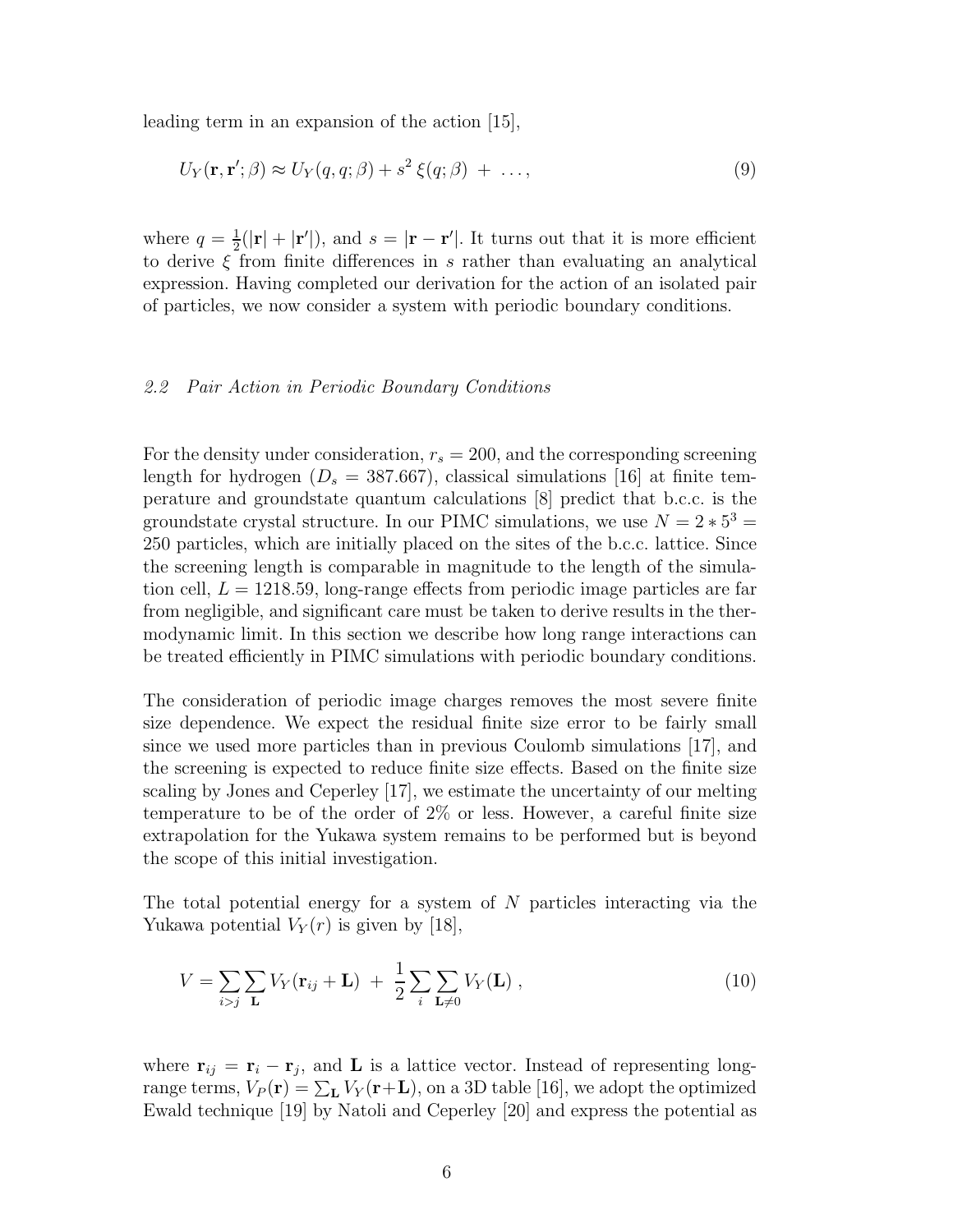a sum of one real-space image,  $W(|{\bf r}|)$ , and a number of Fourier components,

$$
V_P(\mathbf{r}) \equiv \sum_{\mathbf{L}} V_Y(\mathbf{r} + \mathbf{L}) \approx W(|\mathbf{r}|) + \sum_{|\mathbf{k}| \le k_c} y_{\mathbf{k}} e^{+i\mathbf{k}\mathbf{r}}.
$$
 (11)

Following Natoli and Ceperley [20], we express  $W$  as a linear combination of fifth-order polynomials,  $W(|\mathbf{r}|) = \sum_n a_n f_n(|\mathbf{r}|)$ , which is known as a locally piecewise-quintic Hermite interpolant. The fit coefficients  $a_n$  and  $y_k$  can be derived by minimizing the  $\chi^2$  deviation,

$$
\chi^2 = \frac{1}{\Omega} \int_{\Omega} d^3 \mathbf{r} \left[ V_P(\mathbf{r}) - \sum_n a_n f_n(|\mathbf{r}|) - \sum_{|\mathbf{k}| \le k_c} y_\mathbf{k} e^{+i\mathbf{k}\mathbf{r}} \right]^2 , \qquad (12)
$$

where  $\Omega = L^3$  is the volume of the unit cell. For the Fourier coefficients this directly yields,

$$
y_{\mathbf{k}} = v_{\mathbf{k}} - \sum_{n} a_n f_{n\mathbf{k}} , \qquad \text{with} \qquad v_{\mathbf{k}} = \frac{1}{\Omega} \int_{\Omega} d^3 \mathbf{r} V_P(\mathbf{r}) e^{-i\mathbf{k}\mathbf{r}} , \qquad (13)
$$

where  $v_{\mathbf{k}}$  and  $f_{n\mathbf{k}}$  are the corresponding Fourier transforms. Deviating from [20], we derive the coefficients  $a_n$  from the following set of linear equations,  $m =$  $\{1,\ldots,n\},\$ 

$$
\left[v_m - \sum_{|\mathbf{k}| \le k_c} v_{\mathbf{k}} f_{m\mathbf{k}}\right] = \sum_n a_n \left[f_{nm} - \sum_{|\mathbf{k}| \le k_c} f_{n\mathbf{k}} f_{m\mathbf{k}}\right].
$$
 (14)

 $v_m$  and  $f_{nm}$  are overlap integrals,  $f_{nm} = \frac{1}{\Omega}$  $\frac{1}{\Omega} \int_{\Omega} d^3 \mathbf{r} f_n(\mathbf{r}) f_m(\mathbf{r}), \text{ and}$ 

$$
v_m = \frac{1}{\Omega} \int_{\Omega} d^3 \mathbf{r} \ V_P(\mathbf{r}) \ f_m(|\mathbf{r}|) = \frac{1}{\Omega} \sum_{\mathbf{L}} \int_{\Omega} d^3 \mathbf{r} \ V_Y(\mathbf{r}) \ f_m(|\mathbf{r}|) \tag{15}
$$

$$
= \frac{4\pi}{\Omega} \int dr \, r^2 \, V_Y(r) f_m(r) + \sum_{\mathbf{L}\neq 0} \frac{2\pi}{\Omega L} \int dr \, r \, f_m(r) \int_{L-r}^{L+r} dq \, q \, V_Y(q) \, . \tag{16}
$$

In the last expression, one must sum over a sufficiently large number of images until the interaction is completely screened,  $|\mathbf{L}| \gg D_s$ . Computing the coefficients  $a_n$  using the real-space integration in Eq. 16 is more efficient and accurate than the Fourier integration employed in [20]. Our approach also works well for the Coulomb problem, which was the motivation for the [20] work. In this case, the Ewald potential replaces  $V_P$  in Eq. 12.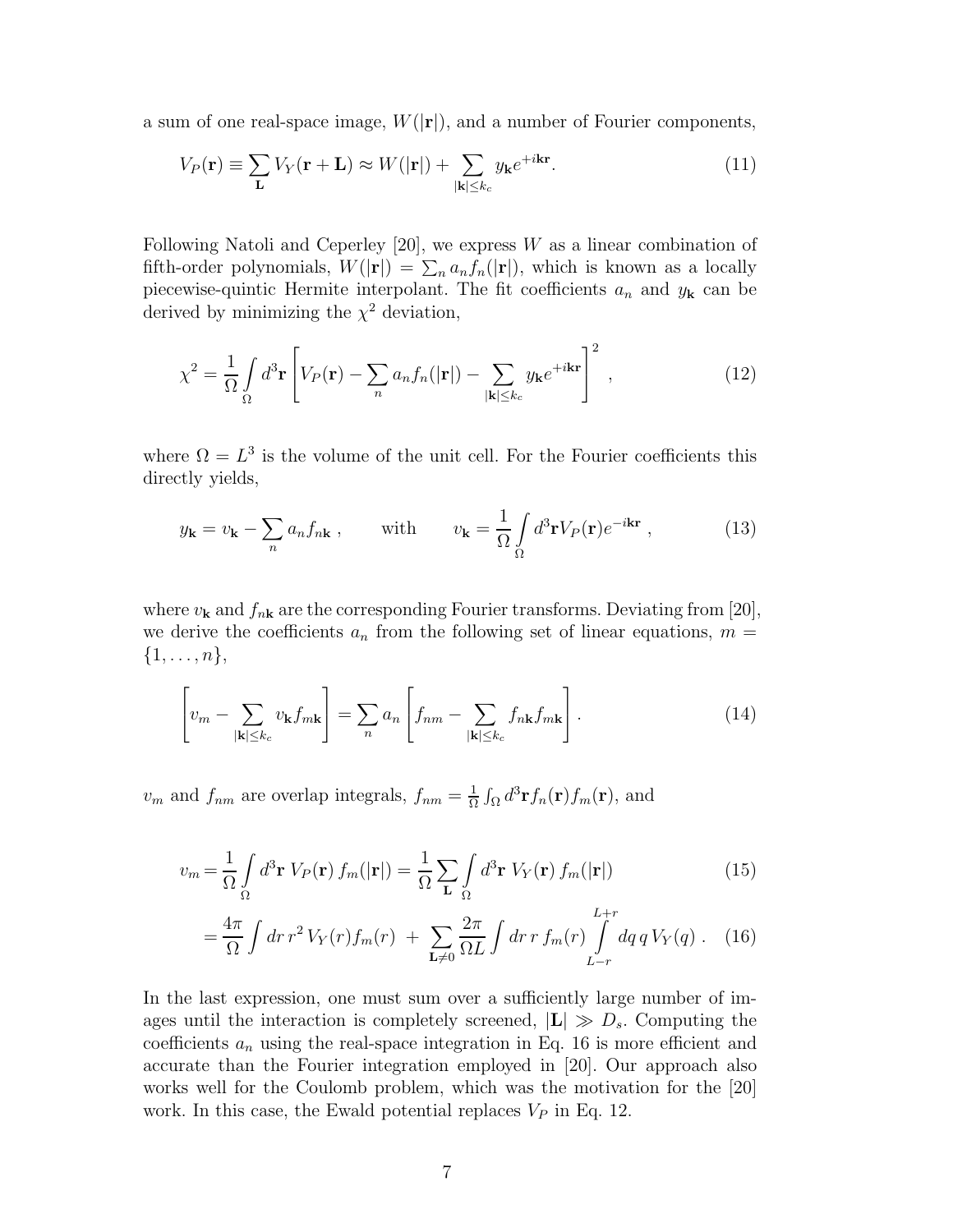This optimized Ewald approach provides us with an accurate representation of the periodic functions leading to efficient many-body simulations. We apply it to the Yukawa potential,  $V_Y$ , to the corresponding pair action,  $U_Y$ , and also to the kinetic energy term,  $\left(\frac{dU_Y}{d\beta} - V_Y\right)$ , unless it is very small for  $r \ge L/2$ . Typically, we use between  $10$  and  $20$  shells of k vectors.

## 3 Results



Fig. 2. Phase diagram for Wigner crystal. The dashed lines show the classical melting line,  $\Gamma = 172$ , and quantum melting line for Coulomb systems, computed by Jones and Ceperley [5] with PIMC. The solid lines show the classical melting line for the Yukawa system with the screening length chosen for hydrogen. Our PIMC simulations at  $r_s = 200$  ( $\circ$  and  $\circ$ ) show a significant reduction in the melting temperature below the classical value due to the quantum effects of the protons.

The phase diagram in Fig. 2 relates our simulations at a fixed density of  $r_s =$ 200 to the classical Yukawa melting computed by Hamaguchi, the classical Coulomb melting line given by  $\Gamma = \frac{e^2}{r_s k_b T} = 172$ , and the quantum melting for Coulomb systems [5].

The most straightforward way to detect melting in the simulation is to monitor the instantaneous value of the Lindemann ratio,  $\gamma = \sqrt{\langle u^2 \rangle}/r_{NN}$ , which relates the average displacement of a particle from its original lattice site to the nearest neighbor distance. Fig. 3 shows the Lindemann ratio for three Monte Carlo simulations. At the beginning of each simulation, the particles are in the classical b.c.c. ground state. For temperatures sufficiently above the melting line, the system melts instantly. For temperatures only slightly above the melting line, the simulation shows a meta-stable superheated solid, which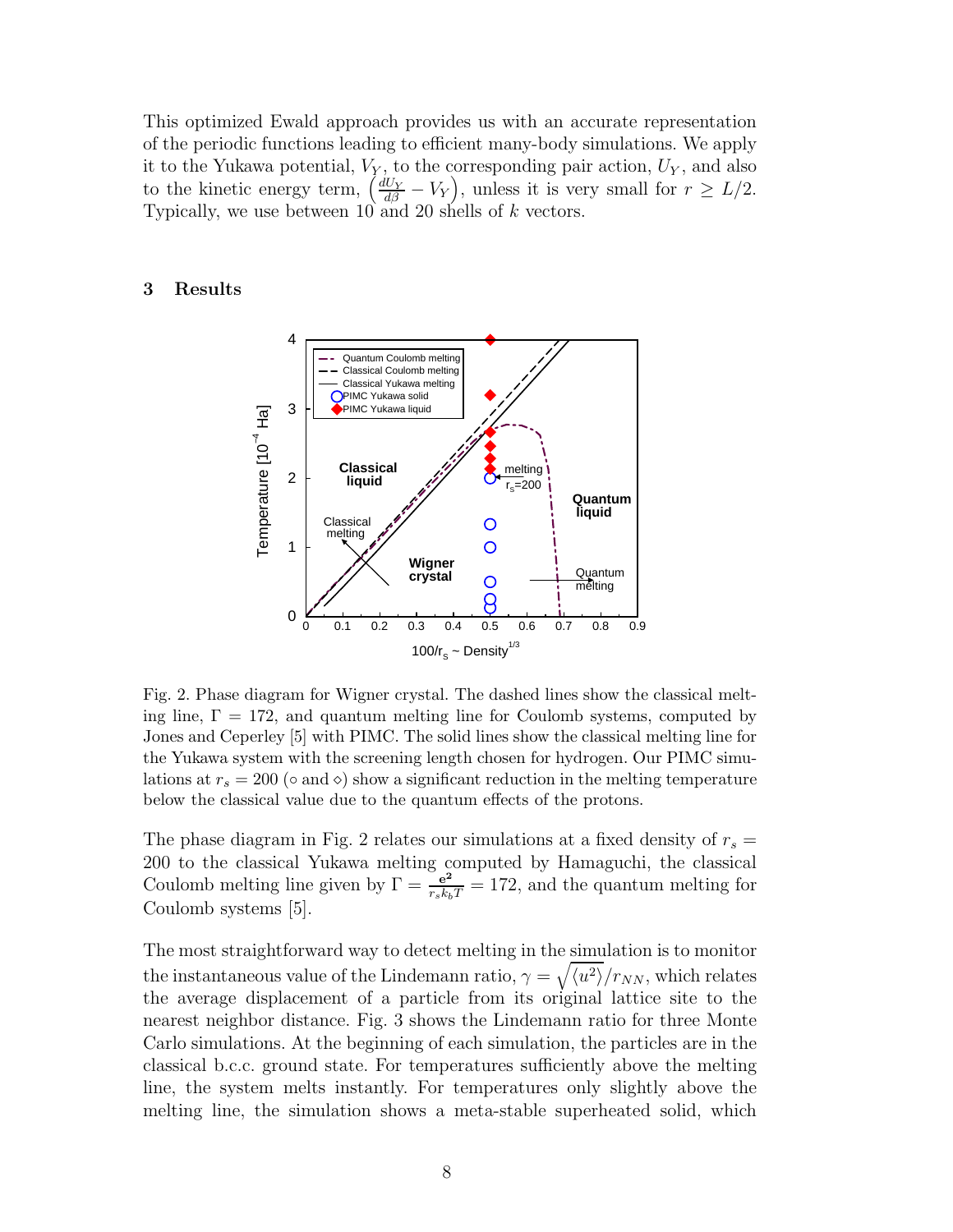

Fig. 3. The evolution of the Lindemann ratio is shown for the three Monte Carlo simulations in the vicinity of the melting temperature.

might melt at some point during the MC simulation, as the black dashed line indicates. The time it takes to melt depends not only on temperature, but also on system size, the type of MC moves, and the MC random numbers, thereby making this criterion impractical for determining the melting temperature.



Fig. 4. The average Lindemann ratio derived from PIMC and from the harmonic lattice approximation.

The average values of the Lindemann ratio are shown in Fig. 4 as a function temperature. At the thermodynamic melting temperature of 2.0×10<sup>−</sup><sup>5</sup> , derived from free energy calculations to be discussed later, the Lindemann ratio has a value of 0.272. This number is not universal and its dependence on density and the interaction potential remains to be studied further.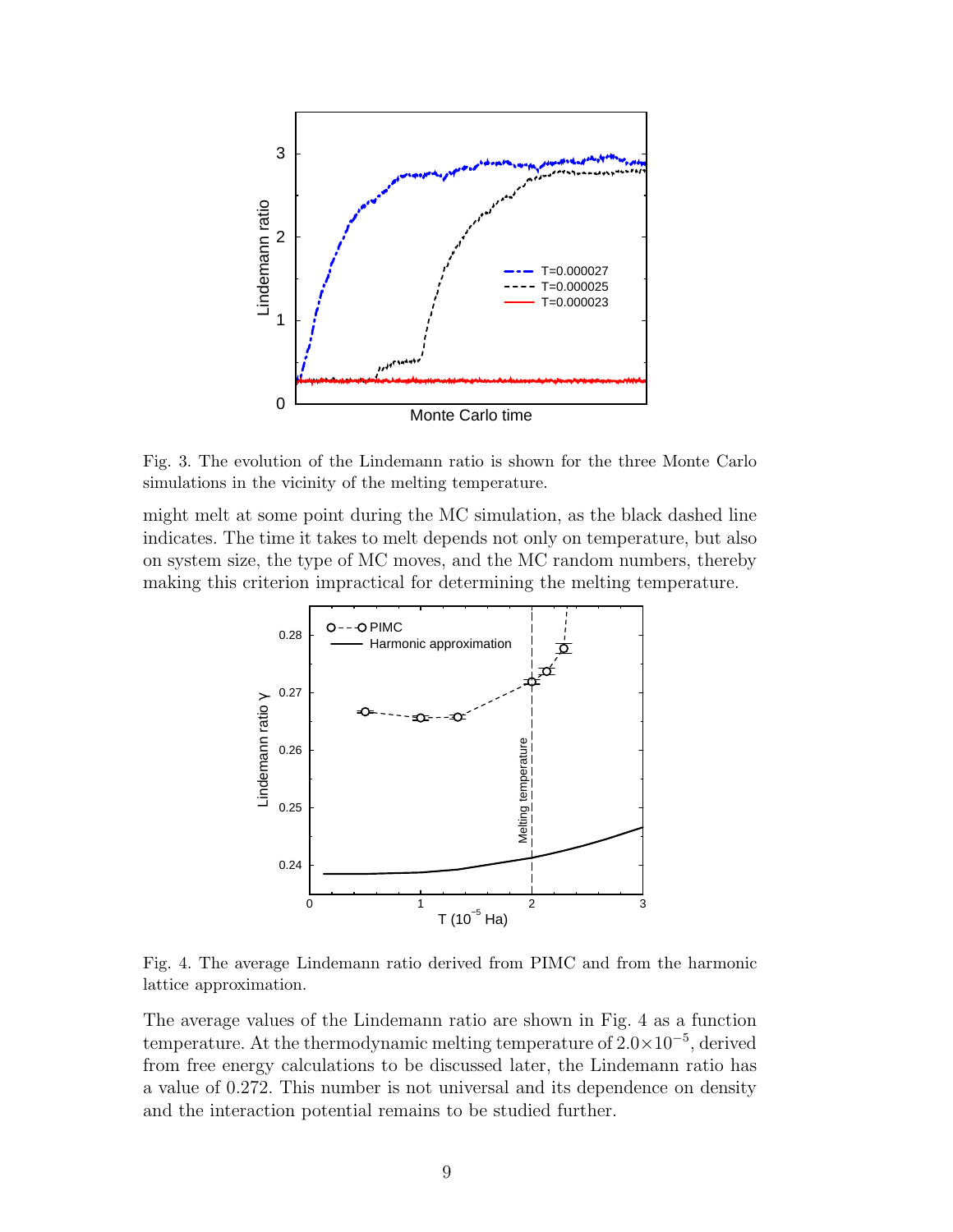

Fig. 5. Pair correlation functions,  $g(r)$ , for different temperatures.

Fig. 5 shows a series of pair correlation functions,  $g(r)$ , for simulations at different temperatures. The magnitude of the oscillations in the  $g(r)$  show a significant temperature dependence in the liquid phase. However, there is only a small change upon melting, and all  $q(r)$  functions in the solid phase are practically identical to the example shown for  $T=2.3\times10^{-5}$ .



Fig. 6. The sharp peaks in the structure factor,  $S(k)$ , disappear when the system melts and a pattern typical for a liquid appears. This transition coincides with the increase in the Lindemann ratio.

Compared to the pair correlation function, the structure factor,  $S(k)$ , shows significant changes upon melting (Fig. 6). The disappearance of the peaks coincides with the increase in the Lindemann ratio beyond its stability limit of approximately 0.28. However, neither method can determine whether a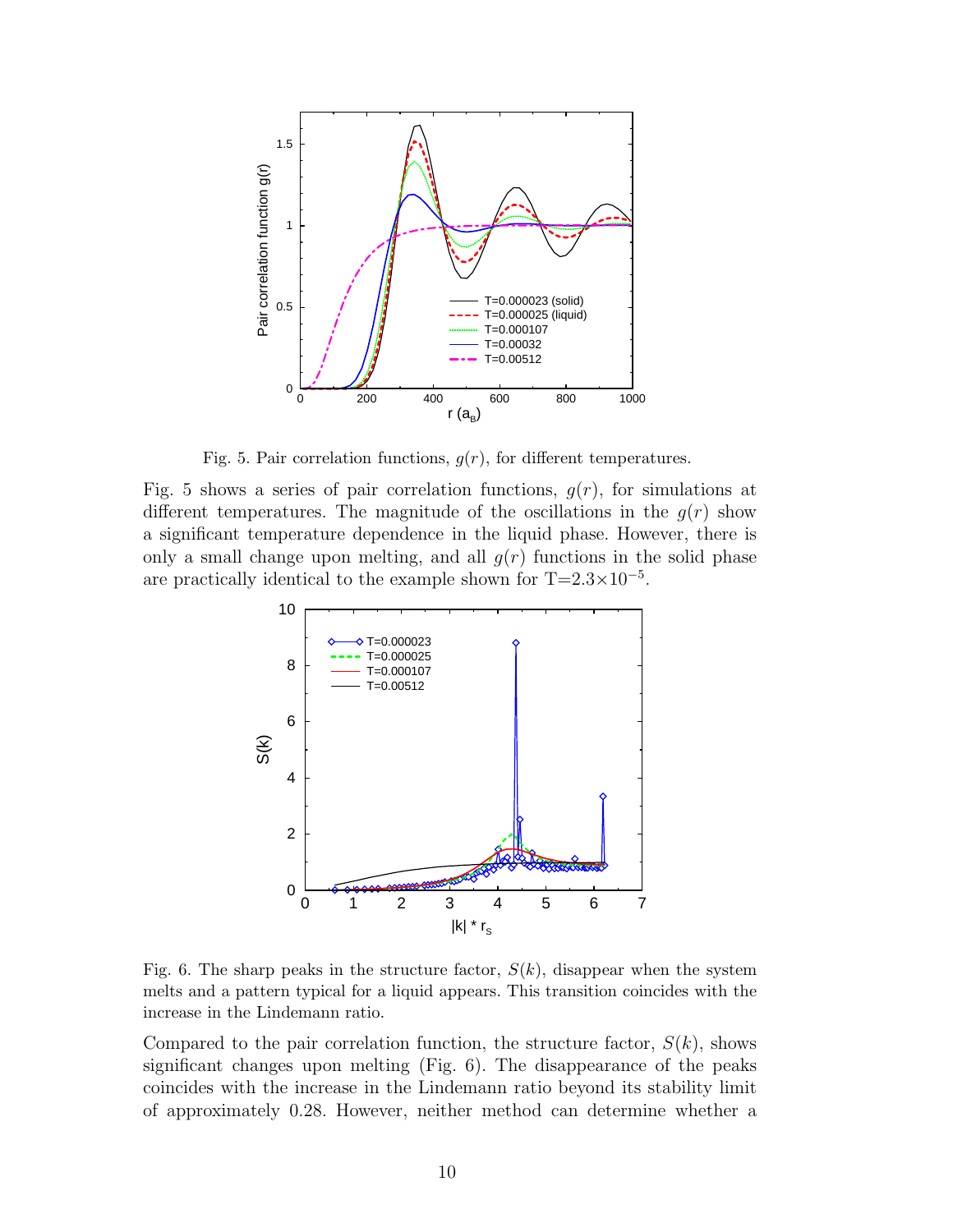simulation is in the meta-stable state. They only lead to an upper bound of the melting temperature. To determine the thermodynamic phase boundary, one needs the free energy in both phases, which can be obtained through thermodynamic integration of the internal energies.



Fig. 7. The internal energy per particle is shown as a function of temperature. The classical kinetic energy and the Madelung term have been removed.

Fig. 7 compares PIMC internal energies with results from corresponding classical MC that we have performed. At high temperature when the thermal de Broglie wavelength is short compared to the inter-particle spacing, the protons behave classically and the PIMC energies approach results from classical MC simulations. At low T, both results differ substantially, due to the zero point motion. The simulation results do not exactly reproduce the analytical high T limit [16]. This discrepancy is caused by finite size effects, which become larger in the limit of high temperature where correlations are weak, and the Debye sphere increases as  $T^{1/2}$ . Therefore it eventually exceeds the size of any simulation cell. That is why we complemented our study with results from hyper-netted chain (HNC) calculations. Starting from the correct high temperature limit, the HNC results converge to the classical MC results at  $\Gamma \approx 0.1$ .

In Fig. 8, we compare MC results with our results derived from the harmonic lattice approximation and with the particle-in-a-cell (PIC) model. In the PIC approximation, one assumes that the thermal motion of the particles are uncorrelated. One freezes all particles in the supercell except one and derives all thermodynamic variables from the motion of this single classical particle. The PIC internal energies agree remarkably well with the corresponding classical MC results for the b.c.c. solid. However, a generalization of the PIC model to the quantum case is not straightforward. If one naively considers a quantum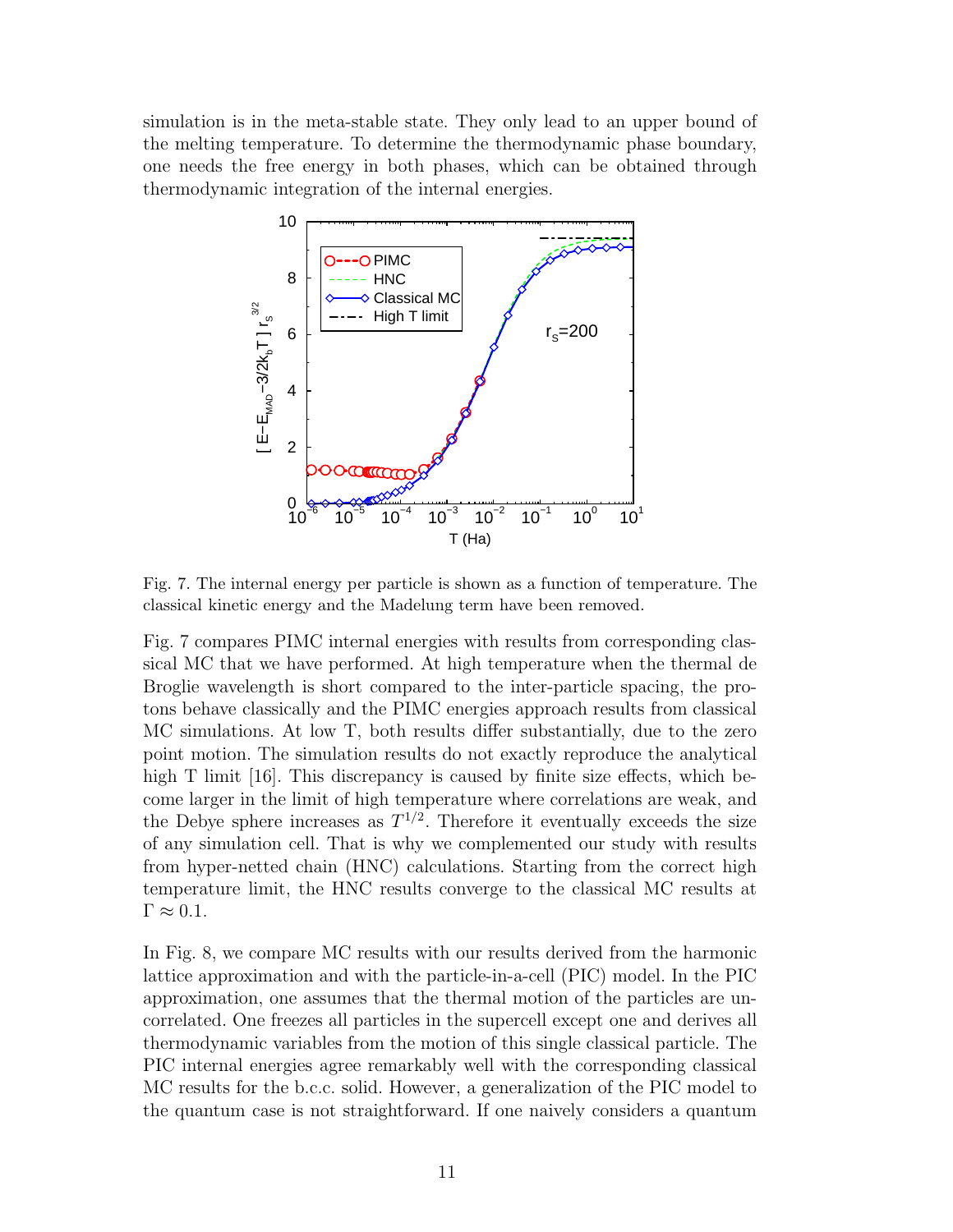

Fig. 8. Low temperature region of Fig. 7. Results from the harmonic lattice approximation and from a classical particle-in-a-cell model have been added. Furthermore, PIMC and harmonic results for particles with mass=10 instead of 1 have been included to demonstrate that the harmonic approximation becomes more accurate as zero point fluctuations are reduced.

particle represented by a path in a lattice of frozen classical particles, then the resulting kinetic energies are far too high (worse than the harmonic approximation), because the surrounding classical particles provide too high of a confining force due to the missing quantum fluctuations.



Fig. 9. Difference in internal, kinetic, and potential energy between PIMC and the harmonic lattice approximation. The sharp kinks near  $T=2.5\times10^{-5}$  indicate the melting transition.

Fig. 8 also shows results from the harmonic lattice approximation for a unit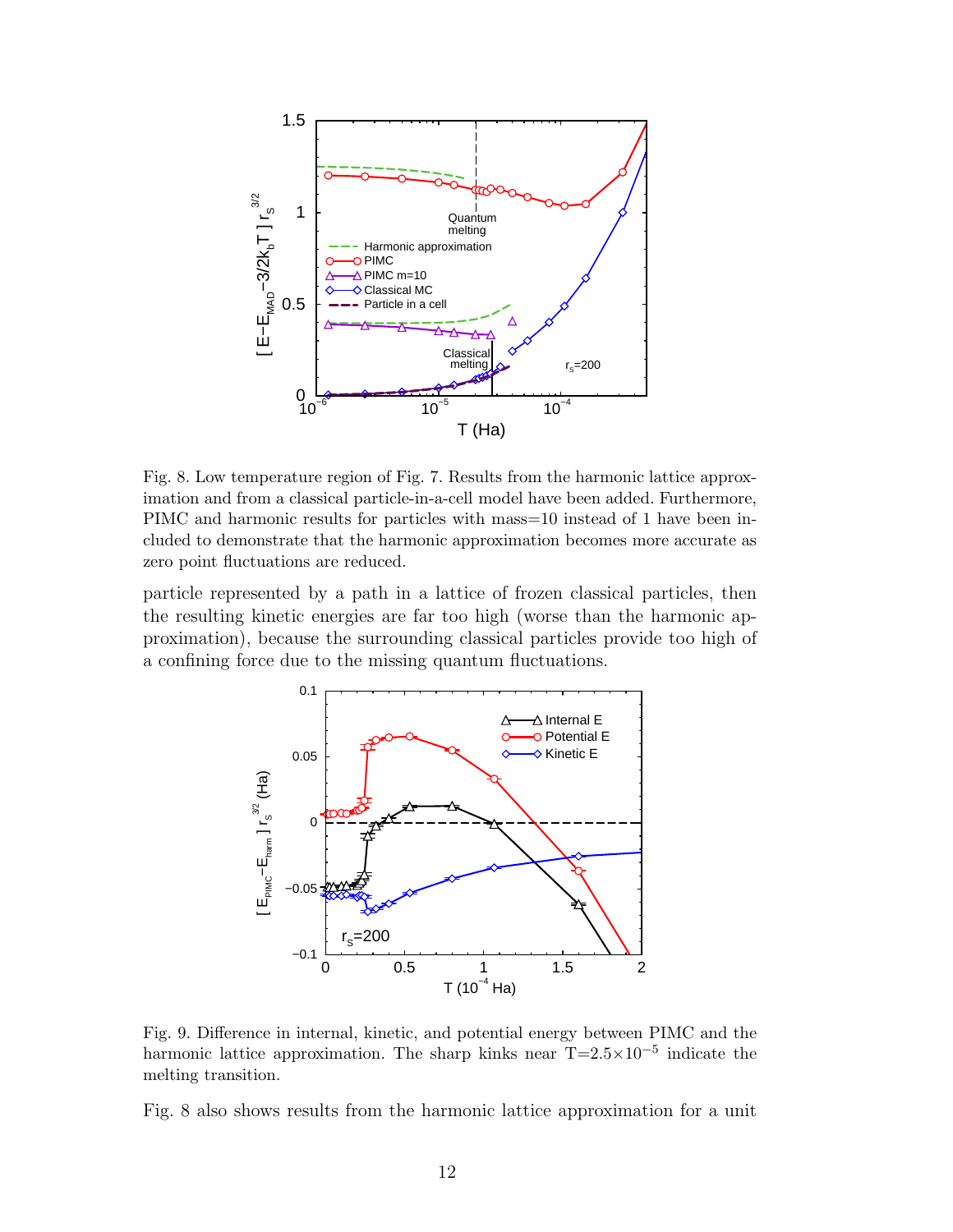cell of corresponding size. Harmonic internal energies are significantly overestimated, primarily due to errors in the kinetic energy as demonstrated in Fig. 9. The zero point motion of the protons is large enough so that paths travel into regions of the potential where the harmonic approximation is no longer valid. The comparison of the PIMC Lindemann ratios and the corresponding harmonic values in Fig. 4 shows that the harmonic approximation localizes the particles too much, thereby increasing the kinetic energy. To further support this conclusion, we perform PIMC and harmonic calculation with particles 10 times as heavy. Fig. 8 shows that the agreement improves substantially.



Fig. 10. Internal and free energies,  $E$  and  $F$ , are shown for the solid and liquid phase.

Fig. 10 shows the internal PIMC energies along with the free energies obtained from thermodynamic integration. The solid free energies agree very well with solid internal energies until melting, which suggest that each phonon mode is in its ground state. Excitations in the phonon spectra at higher temperature then directly lead to the melting of the crystal.

At low T, the free energies of the crystalline state are lower than the extrapolated values for the liquid, which means the solid phase is stable and the density of  $r_s = 200$  is not yet high enough to reach the quantum melting transition at zero temperature (see Fig. 2).

At  $T=2.0\times10^{-5}$ , the computed free energies of both phases match, which determines the thermodynamic melting point for the density of  $r_s = 200$ . For hydrogen, this corresponds to a temperature of 11,700 K, a mass density of  $2,100 \text{ g cm}^{-3}$ , and a pressure of approximately  $3\times10^{17}$  Pa.

This pressure result is dominated by the kinetic energy of the non-interacting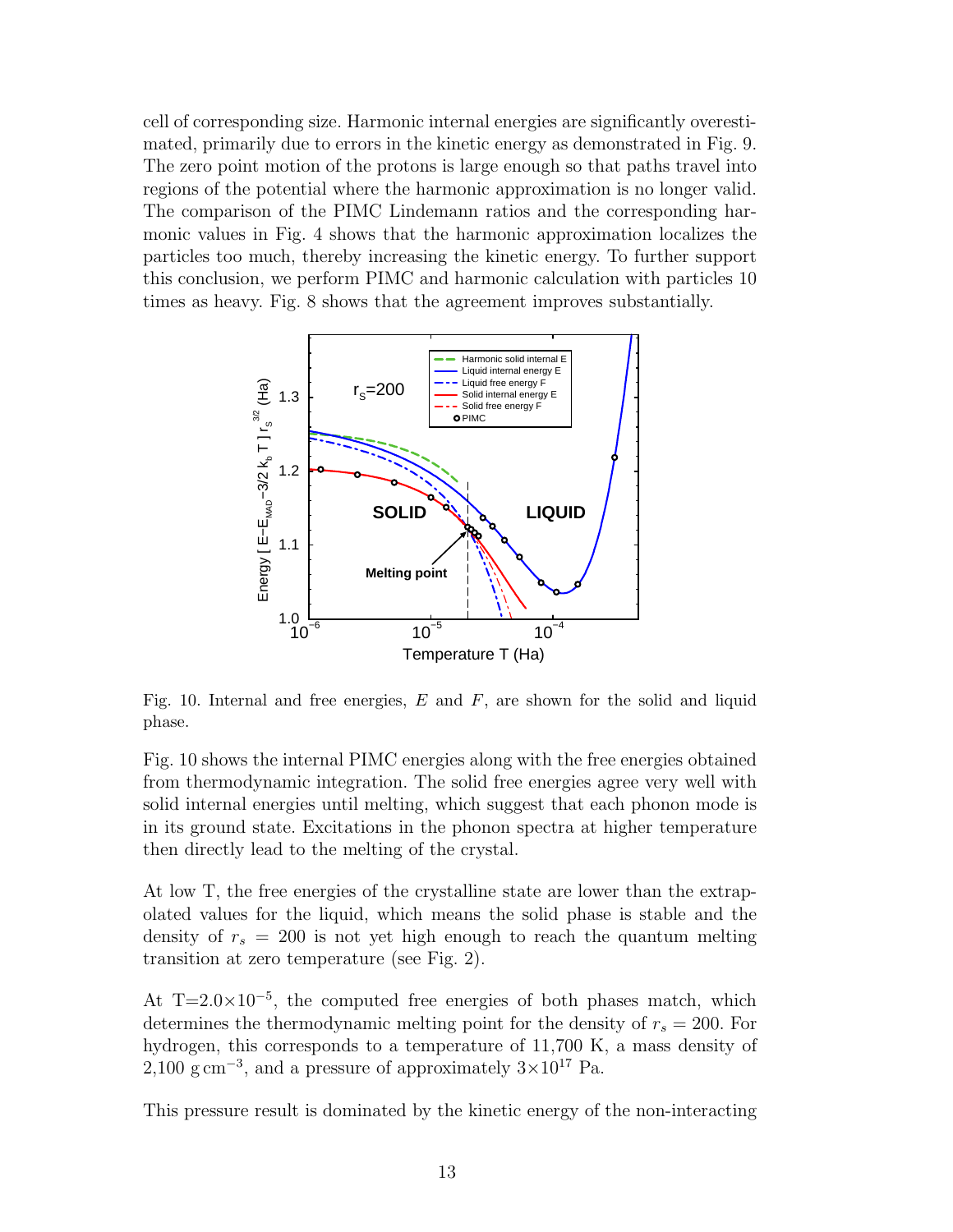Fermi gas of electrons. At this high density of  $r_s = 0.1$  in conventional atomic units, the Hartree-Fock Coulomb interaction of the electrons contributes only  $-2\%$ , the Thomas-Fermi electron-proton interaction  $-0.4\%$ , and the electron correlation in the homogeneous electron gas −0.02% to the total pressure.

Fig. 10 also shows that a number of simulations of the b.c.c. solid that appeared to be stable were actually meta-stable thermodynamically, since free energy calculations resulted into a lower melting temperature. This discrepancy was also observed in the classical simulation results shown in Fig. 8.

The melting temperature of  $2.0 \times 10^{-5}$  for the quantum system is significantly below the corresponding classical value of  $2.7 \times 10^{-5}$ , which demonstrates the importance of quantum effects. Furthermore, our Yukawa melting results suggest that the departure from the classical melting line occurs at lower densities and temperatures than predicted for Coulomb system by Jones and Ceperley [5].

# 4 Conclusions

In this article, we used many-body computer simulations of protons interacting via a Yukawa potential to model dense atomic hydrogen in the regime of the Wigner crystal. Path integral Monte Carlo simulations were employed to capture the quantum effects of the protons. Electronic screening effects were treated in the Thomas-Fermi approximation, which distinguishes our results from the earlier work by Jones and Ceperley [5].

We use the Lindemann ratio, pair correlation functions, and the structure factor to study the stability of the Wigner crystal and to detect melting. We observed that the system can remain in a meta-stable state of a super-heated crystal during the entire course of a PIMC simulation, which makes a direct determination of the melting temperature very difficult.

Instead, a reliable melting temperature can be obtained by matching of the free energies of both phases, which were derived by thermodynamic integration of the PIMC internal energies. For the density under consideration,  $r_s = 200$ , we found that the quantum Yukawa systems melts at significantly lower temperatures than the corresponding classical system.

Furthermore, we compared our PIMC results with other more approximate techniques. The harmonic lattice approximation overestimates the kinetic energies significantly because the zero point motion of the protons is strong enough so that anharmonic effects in the crystal field become relevant. We also compared with a classical particle-in-a-cell model and found good agreement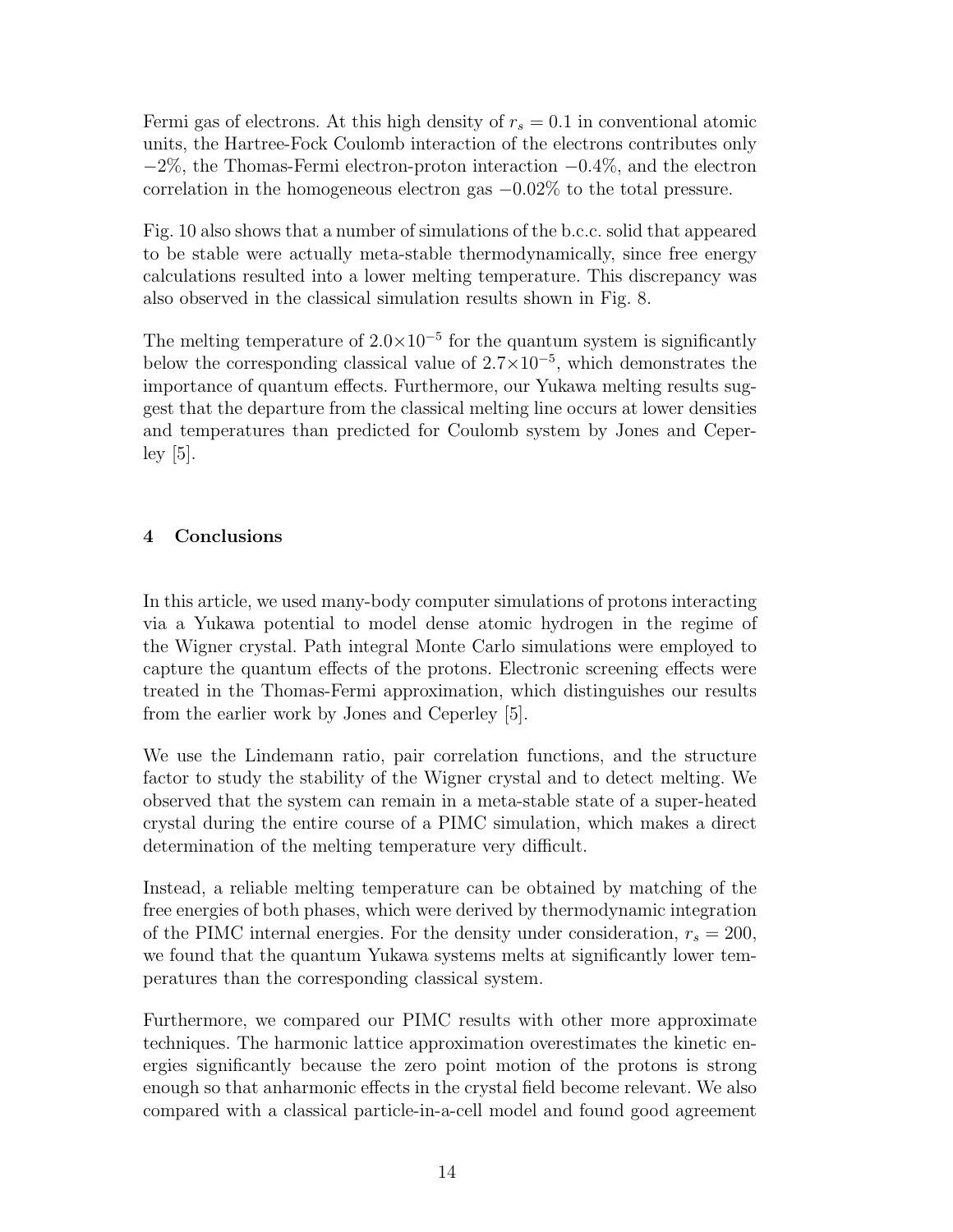with classical MC simulation. However this method cannot be generalized easily to the case of quantum protons.

We plan to extend our analysis to other densities and to derive a phase diagram that indicates the stability of the Wigner crystal of nuclei in the presence of electronic screening effects. A careful analysis of finite size effects also remains to be done. Future theoretical work on dense atomic hydrogen will need to describe the electronic properties on a more fundamental level. Coupled ionelectron Monte Carlo is one promising approach [21].

#### 5 Acknowledgments

We would like to acknowledge stimulating discussions with J. Kohanoff and M. Magnitskaya and thank J. Vorberger for providing us with HNC internal energies. This material is based upon work supported by NASA under the grant PGG04-0000-0116 and by the National Science Foundation under the grant No. 0507321. We acknowledge using computers at the National Center for Supercomputing Applications. R.L.G. received support from the National Science Foundation's Research Experiences for Undergraduates program at the Carnegie Institution of Washington.

# References

- [1] E. Gregoryanz, A. F. Goncharov, K. Matsuishi, H. Mao, and R. J. Hemley. Phys. Rev. Lett., 90:175701, 2003.
- [2] F. Datchi, P. Loubeyre, and R. LeToullec. Phys. Rev. B, 61:6535, 2000.
- [3] T. Ogitsu, E. Schwegler, F. Gygi, and G. Galli. Phys. Rev. Lett., 91:175502, 2003.
- [4] S.A. Bonev, E. Schwegler, T. Ogitsu, and G. Galli. Nature, 431:669, 2004.
- [5] M. D. Jones and D. M. Ceperley. Phys. Rev. Lett., 76:4572, 1996.
- [6] B. Militzer and D. M. Ceperley. Phys. Rev. Lett., 85:1890, 2000.
- [7] N. W. Ashcroft and N. D. Mermin. Solid State Physics. Harcourt, Inc., Orlando, FL, 1976.
- [8] D. Ceperley, G. V. Chester, and M. H. Kalos. Phys. Rev. B, 16:3081, 1977.
- [9] D. Ceperley and G. V. Chester. Phys. Rev. B, 17:1070, 1978.
- [10] K. K. Mon, G. V. Chester, and N. W. Ashcroft. Phys. Rev. B, 21:2641, 1980.